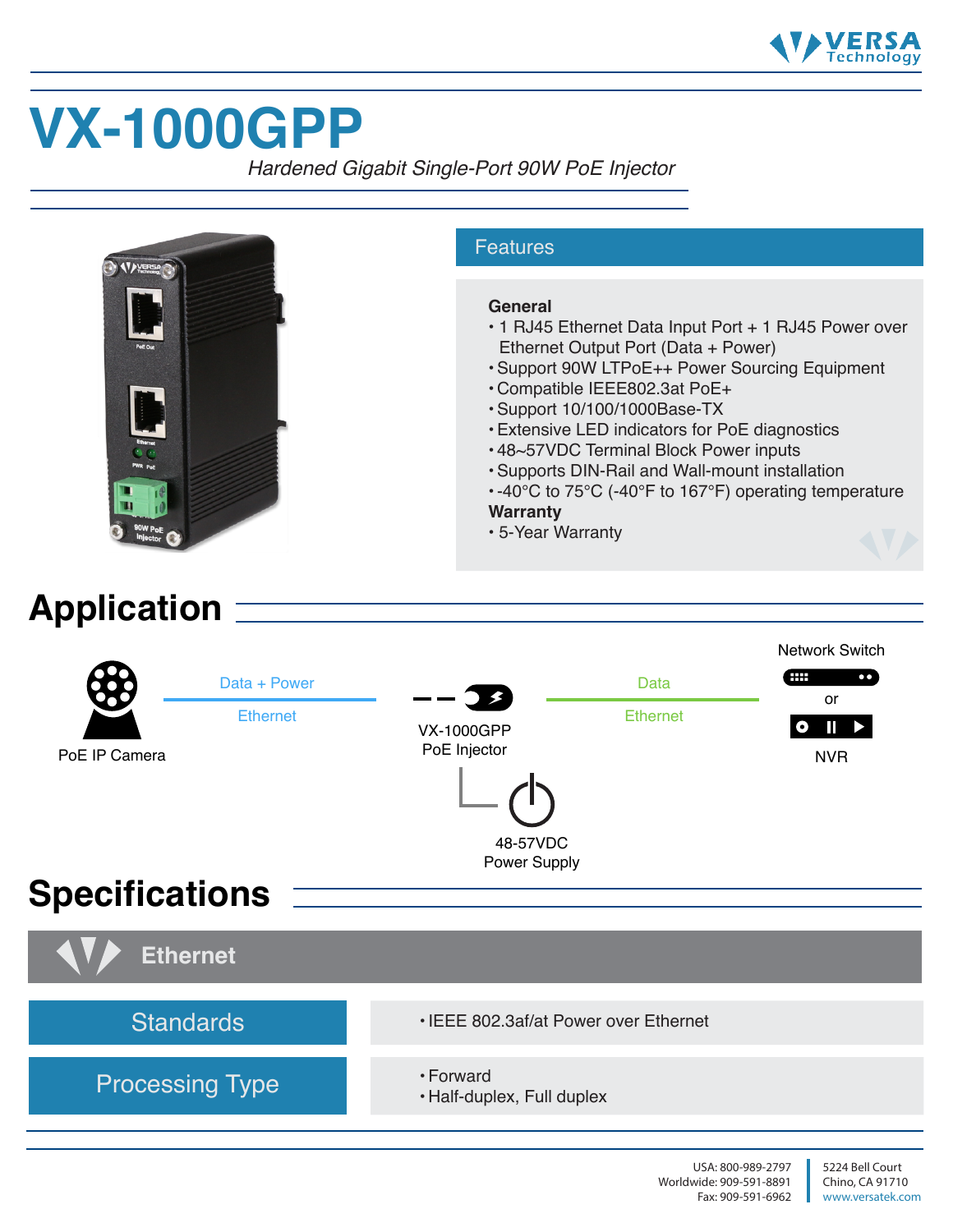

| <b>Forward Filter Rate</b>       | •1,488,000pps (1000Mbps)                                                                                     |
|----------------------------------|--------------------------------------------------------------------------------------------------------------|
| Cabling                          | •1000BASE-TX: Cat5 or above                                                                                  |
| <b>Maximum Distance</b>          | • Cat5 UTP up to 100m                                                                                        |
| Connector                        | $\cdot$ 2 x RJ45                                                                                             |
| <b>Electrical and Mechanical</b> |                                                                                                              |
| <b>Input Power</b>               | •48~57VDC (Terminal Block)                                                                                   |
| <b>Power Consumption</b>         | $\cdot$ 95W Max.                                                                                             |
| <b>LED Indicators</b>            | • Power: Power Status<br>• PoE: PoE Status                                                                   |
| <b>PoE</b>                       | • IEEE 802.3at, LTPoE++ 90W<br>•4 pair output power for LTPoE++ (90W)<br>•2 pair output power for PoE+ (30W) |
| Dimensions (WxDxH)               | $\cdot$ 31 x 80 x 96 mm                                                                                      |
| Weight                           | $\cdot$ 0.2Kg                                                                                                |
| Casing                           | · Aluminum case                                                                                              |
| <b>Mounting Options</b>          | • DIN Rail / Wall Mount                                                                                      |

 $\mathbb{R}^2$